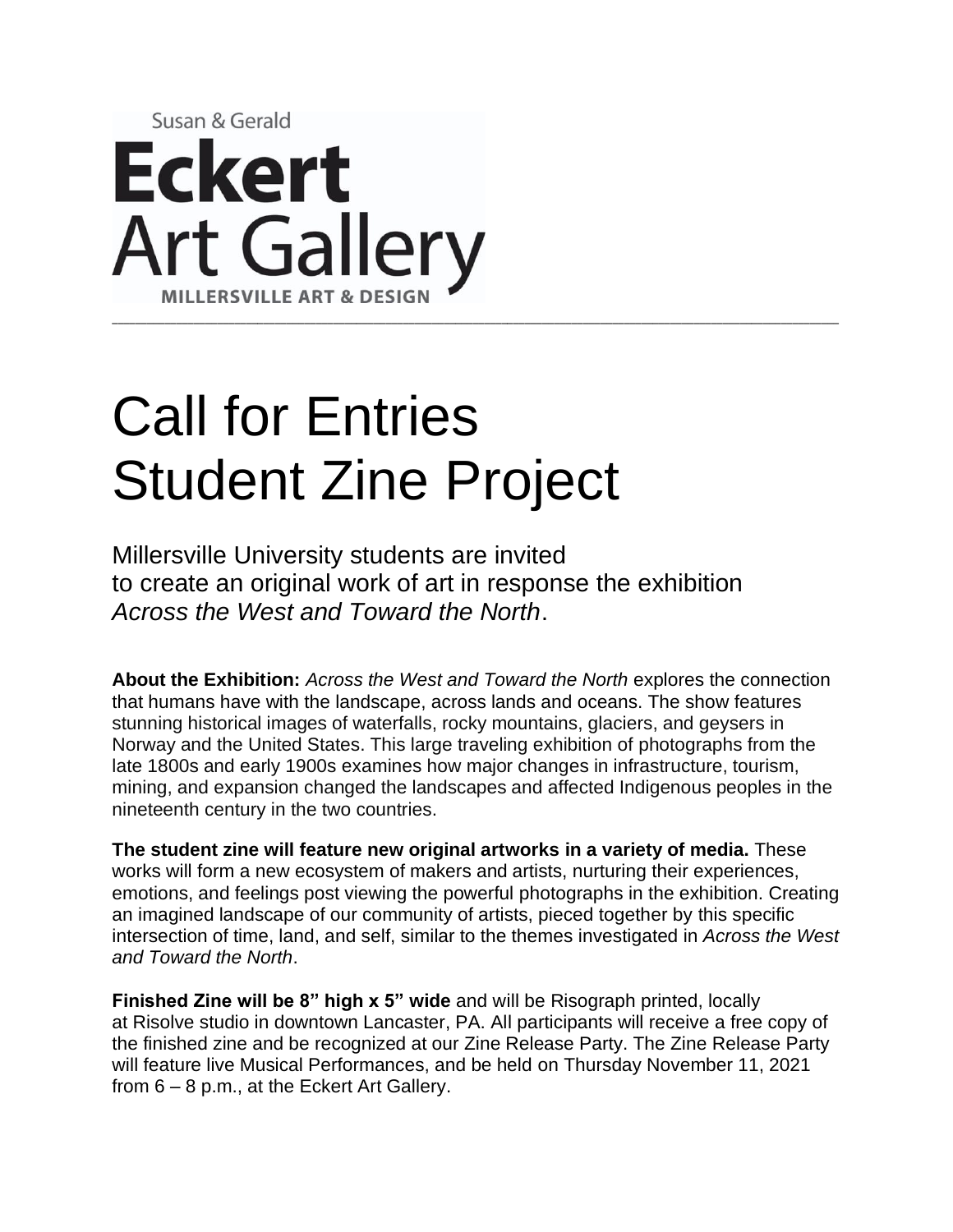# Submission Guidelines

### **WHO: Open to currently enrolled Millersville University students. Any major.**

**WHAT:** Submit an original work of art, created this semester, made in response to the current Eckert Art Gallery exhibition, *Across the West and Toward the North*. Creative responses may include, but are not limited to the following suggestions;

- formal/compositional ideas in a specific photograph,
- conceptual themes found in single images or groups of photographs,
- critical perspectives,
- imagined narratives.

**What type of artwork may be submitted?** Anything that can be submitted as a digital image for reproduction. Please note that we will not be accepting the actual original artworks, but will be soliciting digital images, submission details below.

## **Following is a list of artforms to consider**

- Visual Art, including but not limited to;
	- o Photography
	- o Painting
	- o Drawing
	- o Printmaking
	- o Collage
	- o Digital Media
	- o Sculpture
	- o Ceramic
	- o Metal
- Creative Writing
	- o Poetry
	- o Prose (short works of fiction)
- Sound/Music, *see separate music call for entries*

#### **WHEN:** TIMELINE

- Sept. 8, 2021 Call for Entries Announced
- Wed. Oct. 6 at 5 p.m. via Zoom\* **Conversation with Curators**
- Wed. Oct. 20<sup>th</sup> at 7 p.m. via Zoom<sup>\*</sup> Artist Michelle Stuart in Conversation **with Dr. Christine Filippone**
- **Final Submission Deadline: October 27, 2021 at 11:59 PM**
- Reception and Zine Release Party will be held on November 11, 2021 from 6- 8 p.m., with live music and refreshments at the Eckert Art Gallery.

ZOOM Links available on gallery EVENTS Page: [www.millersville.edu/eckertartgallery](http://www.millersville.edu/eckertartgallery)

**WHERE:** Eckert Art Gallery is located inside the Winter Visual and Performing Arts Center at 60 W. Cottage Ave. Millersville, PA 17551. Make sure you visit the gallery in person, to experience the exhibition & brainstorm ideas for your creative work of art!